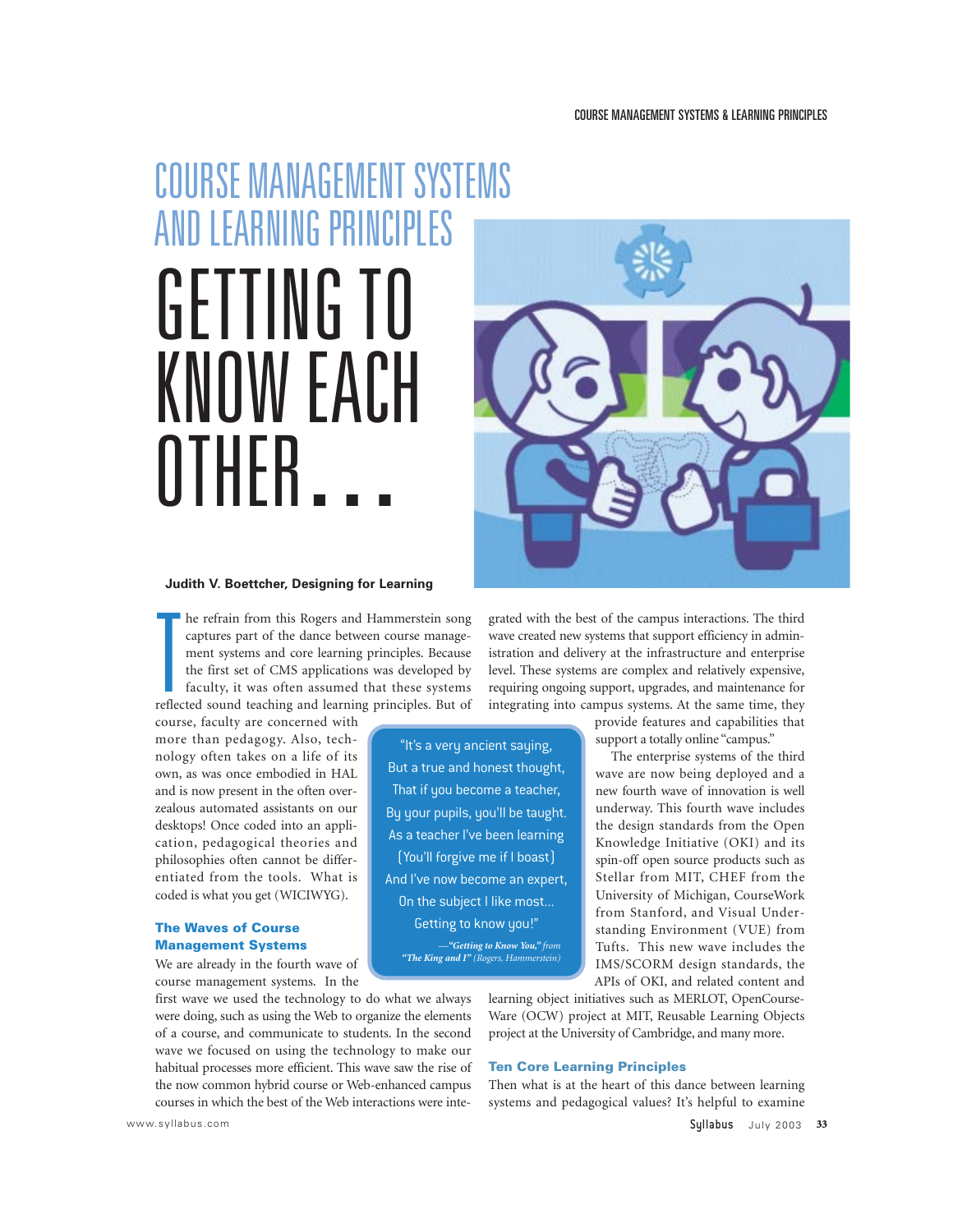#### COURSE MANAGEMENT SYSTEMS & LEARNING PRINCIPLES

basic learning principles to find out whether they are "… getting to know all about" each other. The following set of ten core learning principles has been culled from ongoing research on learning theory, instructional design, and the diffusion of technology. The most influential theorist for these principles is the Russian psychologist Lev S. Vygotsky (1978).

#### **Core Learning Principle #1: Learners and learning, faculty mentors and teaching, are shaped by available tools and resources.**

Our tools are important to our work. The human mind is still more of a mystery than a known entity. Even the language that describes how our brain problem solving, collaboration with other students, challenging ideas, can cause students to engage and develop concepts, or disengage and retreat.

If tools shape us and we shape our tools, what features of a CMS are essential to ensure effective and efficient student learning and faculty teaching?

#### **Communications and Generation Y**

A recent study (360 Youth) on Generation Y (young adults 18 to 30) found that this group uses the Web primarily for communications. In this study, 40 percent of the members of this group reported using instant messaging (IM) daily and 82 percent reported using e-mail daily. These new tools are signifi-

# Effective CMSes support the interaction of a specific learner with specific environments ...

works is more suited to computers than the biological ecosystem that it is (Ratey, 2001). What we do know is this—that we are "shaped by the tools and instruments that we use and that neither the mind nor the hand alone can amount to much." (J. Bruner in Vygotsky, 1962).

The principle that we are shaped by our tools, referred to by the pessimists and luddites as technological determinism, has the fortunate corollary promoted by optimists—that users can shape their tools. The implication is that users should be proactive in the design of their tools. Lessig (1999) argues persuasively that "coded" applications embody specific ideas and beliefs, and often it is the ideas and beliefs of the developers, rather than the designers! The inflexibility of applications and even the difficulty of finding where the flexibility is coded, if it is there, is a frequent source of frustration and dissatisfaction with complex tools.

You might be wondering how the fact that "Tools shape us and we shape our tools" is a learning principle. The course management systems and the learning experiences that we design for our students shape our students' learning. A focus on exploration, cantly changing the social lives of young adults, just as it is changing their approach to information.

These communication technologies have resulted in new "digital-age teaching and learning environments" and require a fundamental refreshing of instructional design. We must design for multiple environments and one common feature of these designs must be to support learning wherever faculty and students are. These "wherever" environments must include access to communications and content resources.

The good news is that a collection of communication tools was one of the primary features of the second wave of CMSes and the infinite flexibility of e-mail, group chat, bulletin boards, and Web sites is one of the major strengths of these tools. These tools also support efficiency in that the faculty member no longer needs to serve as the hub of the communications wheel.

#### **Core Learning Principle #2: Every structured learning experience is theatre—with four actors (LeMKE).**

Vygotsky suggests that every structured learning experience is composed of four variables. I've devised my own labels for them: the learner (Le), the faculty mentor (M), the knowledge/skill (K) or attitude to be learned, and the environment (E) in which the learning is to take place (LeMKE). In designing courses it can be useful to envision these four variables as actors on a stage, with the faculty member either on-stage or off-stage directing, planning, coaching, and assessing the learners.

Effective CMSes address the actions and responsibilities associated with each of the roles played by these four variables or actors.

#### **Core Learning Principle #3: Learners (Le) bring personalized and customized knowledge to the learning experience, and develop personalized and customized knowledge.**

This principle highlights the fact that all learners start with a unique knowledge representation and end with a unique knowledge representation, often much to the dismay of their faculty mentors! The ideal CMS supports customized learning for students. In our current wave of CMSes, discussion boards, postings, and other communication tools provide multiple channels for exploring and expressing ideas and issues. These tools can support experiences that challenge students to accomplish complex, contextual learning.

A futuristic CMS will be able to easily diagnose and assess a student's zone of proximal development. Perhaps the futuristic CMS begins to look like a combination holodeck from the Starship Enterprise linked to real-time events, combining current knowledge with emerging knowledge.

#### **Core Learning Principle #4: Faculty mentors (M) have the responsibility of designing and structuring the course experience.**

The faculty mentor defines the structure and content of a course and determines "what is to be learned." Faculty write, select, and assemble materials and design, select, and present learning experiences. The faculty mentor also manages the delivery of the course, including the daily interactions and assessing of students.